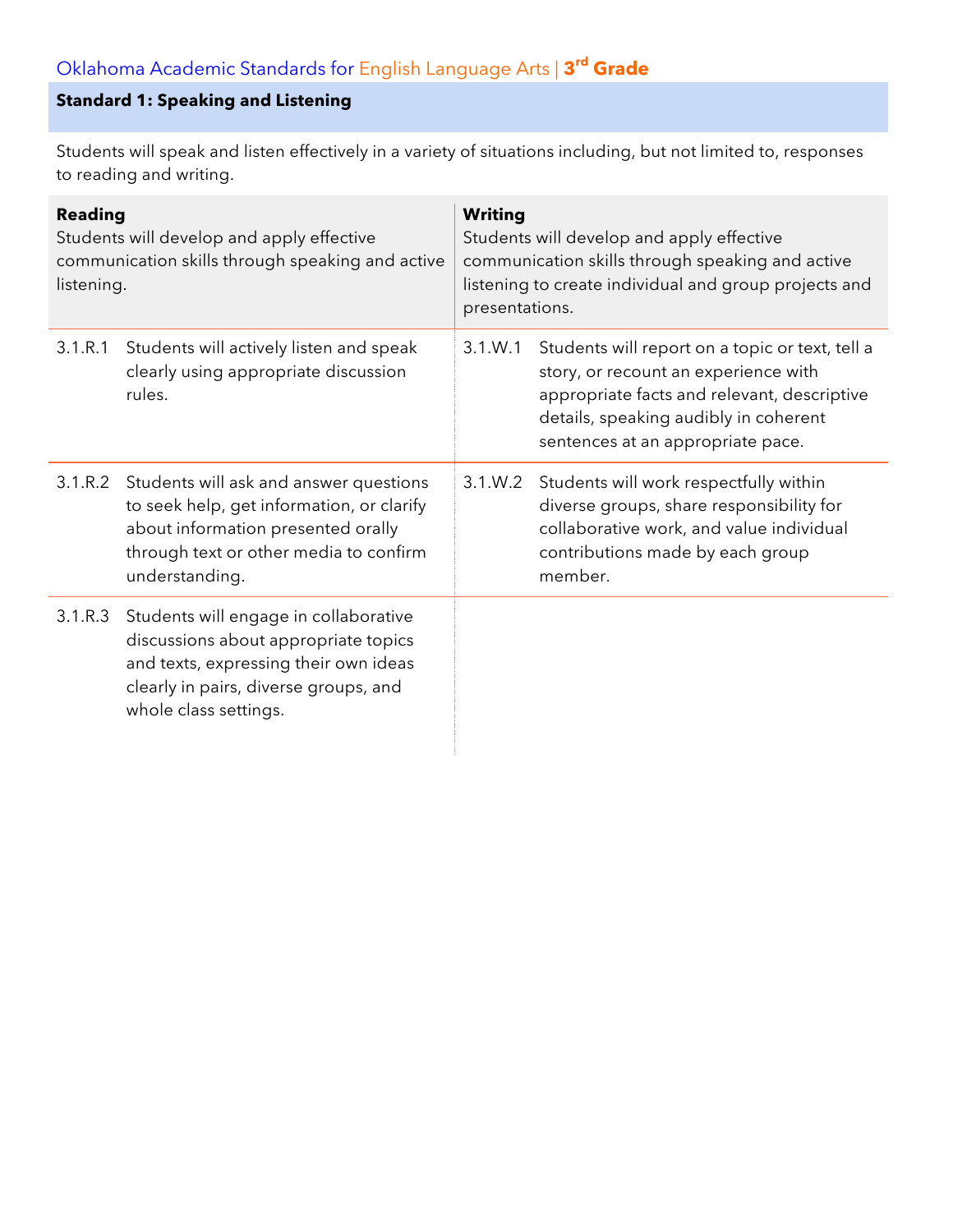### **Standard 2: Reading Foundations**

Students will develop foundational skills for future reading success by working with sounds, letters, and text.

#### **Phonological Awareness**

Phonological awareness is the ability to recognize, think about, and manipulate sounds in spoken language without using text.

*Students will continue to review and apply earlier grade level expectations for this standard. If phonological awareness skills are not mastered, students will address skills from previous grades.*

- 1.2.PA.1 Students will blend and segment onset and rime in spoken words *(e.g., /ch/+ /at/ = chat).*
- 1.2.PA.2 Students will differentiate short from long vowel sounds in one syllable words.
- 1.2.PA.3 Students will isolate and pronounce initial, medial, and final sounds in spoken words.
- 1.2.PA.4 Students will blend phonemes to form spoken words with 4 to 6 phonemes*)* including consonant blends *(e.g., /s/ /t/ /r/ /i/ /ng/=string).*
- 1.2.PA.5 Students will segment phonemes in spoken words with 4 to 6 phonemes into individual phonemes *(e.g. string= /s/ /t/ /r/ /i/ /ng/).*
- 1.2.PA.6 Students will add, delete, and substitute phonemes in spoken words *(e.g., "add /g/ to the beginning of low to say 'glow;' "remove the /idge/ from 'bridge,' to say 'br;' "change the /ar/ in 'charm' to /u/ to say 'chum').*

### **Print Concepts**

Students will demonstrate their understanding of the organization and basic features of print, including book handling skills and the understanding that printed materials provide information and tell stories.

3.2.PC Students will correctly form letters in print and cursive and use appropriate spacing for letters, words, and sentences.

*Students will continue to review and apply earlier grade level expectations for this standard. If print concepts skills are not mastered, students will address skills from previous grades.*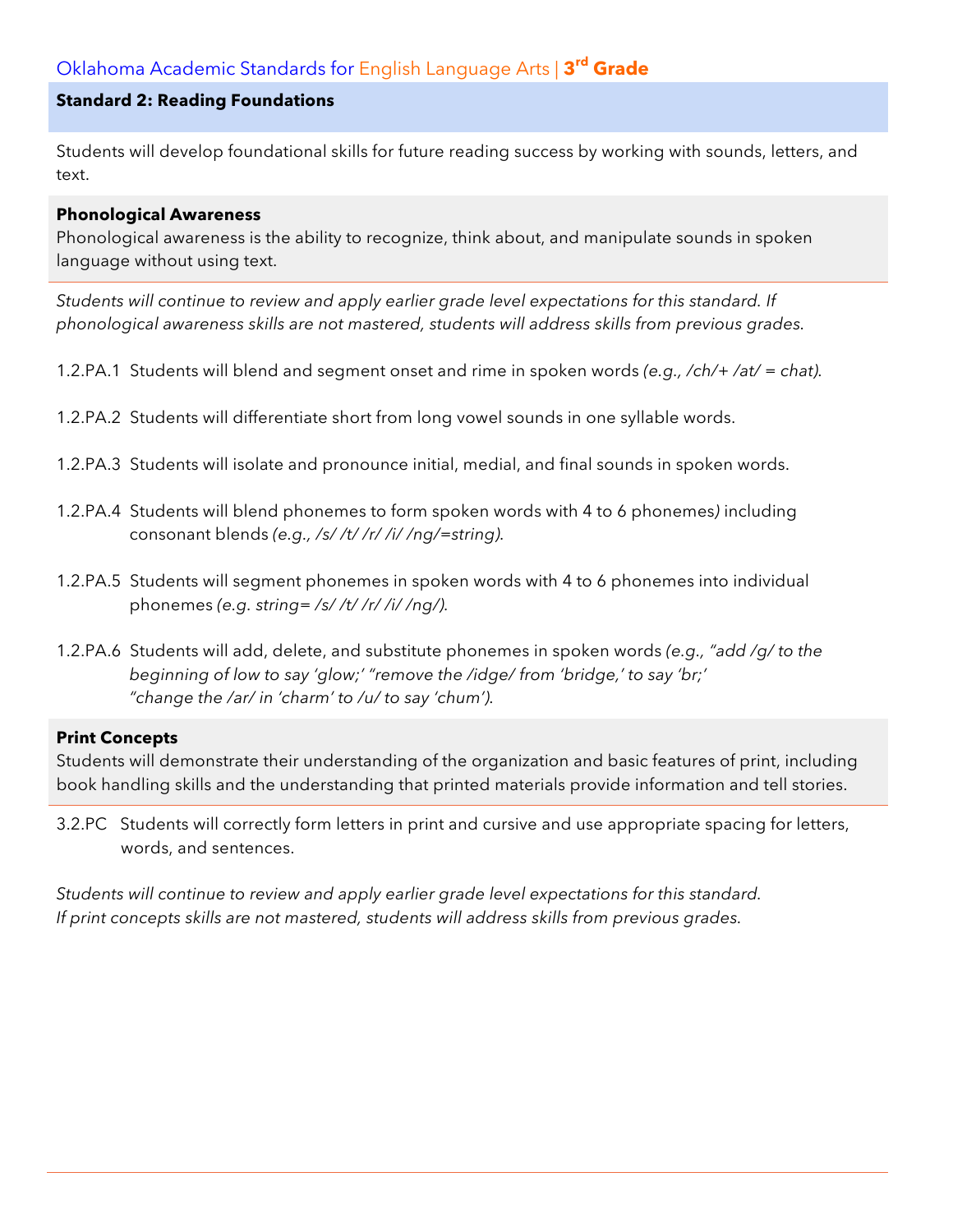### **Phonics and Word Study**

Students will decode and read words in context and isolation by applying phonics and word analysis skills.

- 3.2.PWS.1 Students will decode multisyllabic words using their knowledge of:
	- "r" controlled vowels (*e.g*., *ar, er, ir or, ur)*
	- vowel diphthongs *(vowel combinations having two vowel sounds e.g., oi as in boil, oy as in boy]*
- 3.2.PWS.2 Students will decode multisyllabic words by applying knowledge of structural analysis:
	- all major syllable patterns
	- contractions
	- abbreviations
	- common roots and related prefixes and suffixes
- 3.2.PWS.3 Students will use decoding skills and semantics in context when reading new words in a text, including multisyllabic words.

*Students will continue to review and apply earlier grade level expectations for this standard. If these decoding skills are not mastered, students will address skills from previous grades.*

### **Fluency**

Students will recognize high- frequency words and read grade-level text smoothly and accurately, with expression that connotes comprehension.

- 3.2.F.1 Students will read high frequency and irregularly spelled grade-level words with automaticity in text.
- 3.2.F.2 Students will orally read grade-level text at an appropriate rate, smoothly and accurately, with expression that connotes comprehension.

*Students will continue to review and apply earlier grade level expectations for this standard. If these fluency skills are not mastered, students will address skills from previous grades.*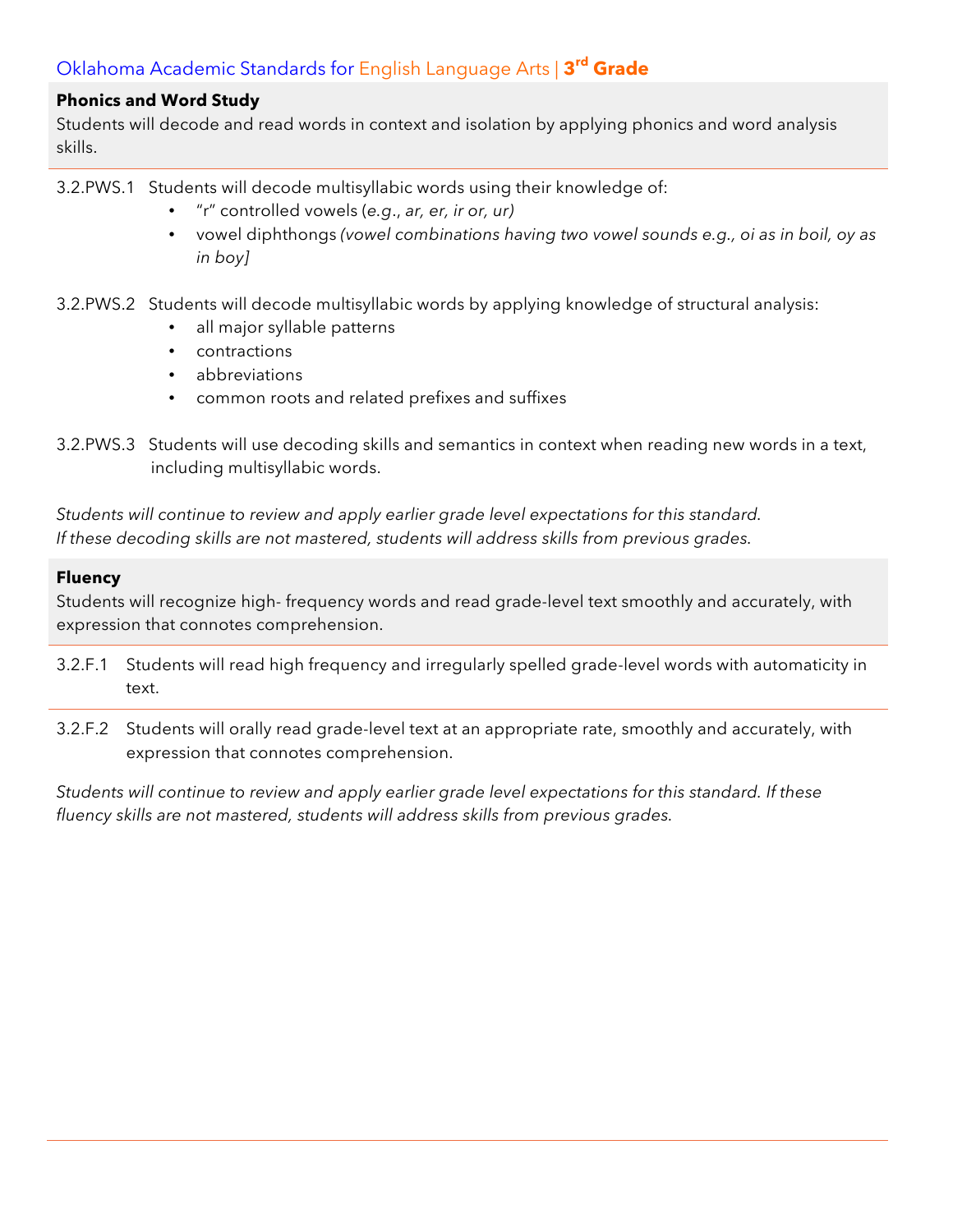# **Standard 2: Reading and Writing Process**

Students will use a variety of recursive reading and writing processes.

| <b>Reading</b><br>Students will read and comprehend increasingly<br>complex literary and informational texts. |                                                                                                                                    | <b>Writing</b><br>Students will develop and strengthen writing by<br>engaging in a recursive process that includes<br>prewriting, drafting, revising, editing, and publishing. |                                                                                                                                                         |
|---------------------------------------------------------------------------------------------------------------|------------------------------------------------------------------------------------------------------------------------------------|--------------------------------------------------------------------------------------------------------------------------------------------------------------------------------|---------------------------------------------------------------------------------------------------------------------------------------------------------|
| 3.2.R.1                                                                                                       | Students will locate the main idea and<br>key supporting details of a text or<br>section of text.                                  | 3.2.W.1                                                                                                                                                                        | Students will develop drafts by categorizing<br>ideas and organizing them into paragraphs<br>using correct paragraph indentations.                      |
|                                                                                                               | 3.2.R.2 Students will compare and contrast<br>details (e.g., plots or events, settings,<br>and characters) to discriminate genres. | 3.2.W.2                                                                                                                                                                        | Students will edit drafts and revise for clarity<br>and organization.                                                                                   |
| 3.2.R.3                                                                                                       | Students will summarize events or plots<br>(i.e., beginning, middle, end, and<br>conflict) of a story or text.                     | 3.2.W.3                                                                                                                                                                        | Students will correctly spell grade-<br>appropriate words while editing.                                                                                |
|                                                                                                               |                                                                                                                                    |                                                                                                                                                                                | 3.2.W.4 Students will use resources to find correct<br>spellings of words (e.g., word wall, vocabulary<br>notebook, print and electronic dictionaries). |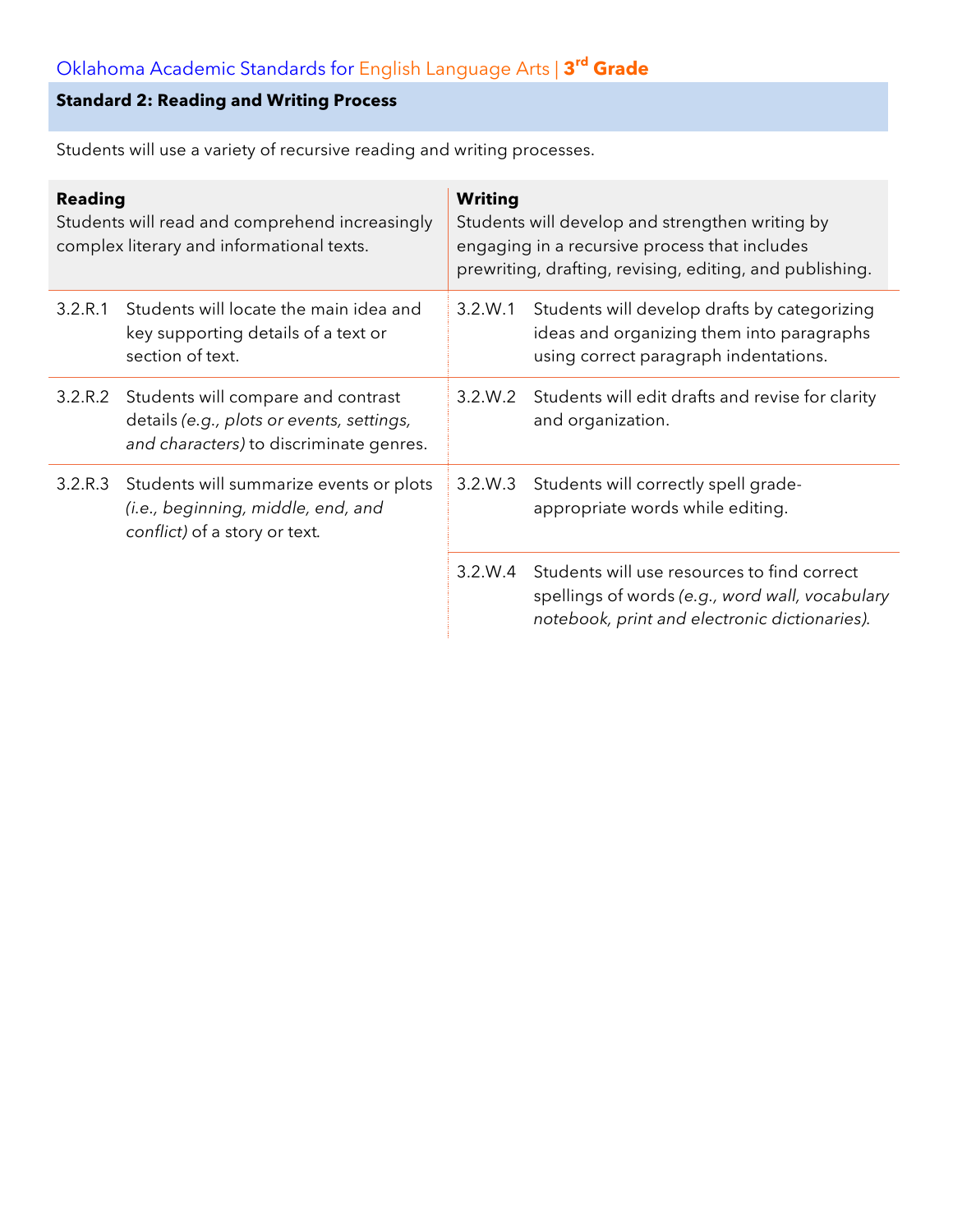## **Standard 3: Critical Reading and Writing**

Students will apply critical thinking skills to reading and writing.

| <b>Reading</b><br>Students will comprehend, interpret, evaluate,<br>and respond to a variety of complex texts of all<br>literary and informational genres from a variety of<br>historical, cultural, ethnic, and global<br>perspectives. |                                                                                                                                                                                                                          | <b>Writing</b><br>Students will write for varied purposes and audiences<br>in all modes, using fully developed ideas, strong<br>organization, well-chosen words, fluent sentences,<br>and appropriate voice. |                                                                                                                                                                                    |
|------------------------------------------------------------------------------------------------------------------------------------------------------------------------------------------------------------------------------------------|--------------------------------------------------------------------------------------------------------------------------------------------------------------------------------------------------------------------------|--------------------------------------------------------------------------------------------------------------------------------------------------------------------------------------------------------------|------------------------------------------------------------------------------------------------------------------------------------------------------------------------------------|
| 3.3.R.1                                                                                                                                                                                                                                  | Students determine the author's stated<br>and implied purpose (i.e., entertain,<br>inform, persuade).                                                                                                                    | 3.3.W.1                                                                                                                                                                                                      | <b>NARRATIVE - Grade Level Focus</b><br>Students will write narratives incorporating<br>characters, plot, setting, point of view, and<br>conflict (i.e., solution and resolution). |
| 3.3.R.2                                                                                                                                                                                                                                  | Students will infer whether a story is<br>narrated in first or third person point of<br>view in grade-level literary and/or<br>informational text.                                                                       | 3.3.W.2                                                                                                                                                                                                      | <b>INFORMATIVE</b><br>Students will write facts about a subject,<br>including a main idea with supporting<br>details, and use transitional and signal<br>words.                    |
| 3.3.R.3                                                                                                                                                                                                                                  | Students will find textual evidence when<br>provided with examples of literary<br>elements and organization:<br>setting (i.e., time, place)<br>plot<br>$\bullet$<br>characters<br>$\bullet$<br>characterization<br>theme | 3.3.W.3                                                                                                                                                                                                      | <b>OPINION</b><br>Students will express an opinion about a<br>topic and provide reasons as support.                                                                                |
| 3.3.R.4                                                                                                                                                                                                                                  | Students will find examples of literary<br>devices:<br>simile<br>metaphor<br>personification<br>onomatopoeia<br>hyperbole                                                                                                |                                                                                                                                                                                                              |                                                                                                                                                                                    |
| 3.3.R.5                                                                                                                                                                                                                                  | Students will distinguish fact from<br>opinion in a text.                                                                                                                                                                |                                                                                                                                                                                                              |                                                                                                                                                                                    |
| 3.3.R.6                                                                                                                                                                                                                                  | Students will describe the structure of a<br>text (e.g., description, compare/contrast,<br>sequential, problem/solution,<br>cause/effect) with guidance and<br>support.                                                  |                                                                                                                                                                                                              |                                                                                                                                                                                    |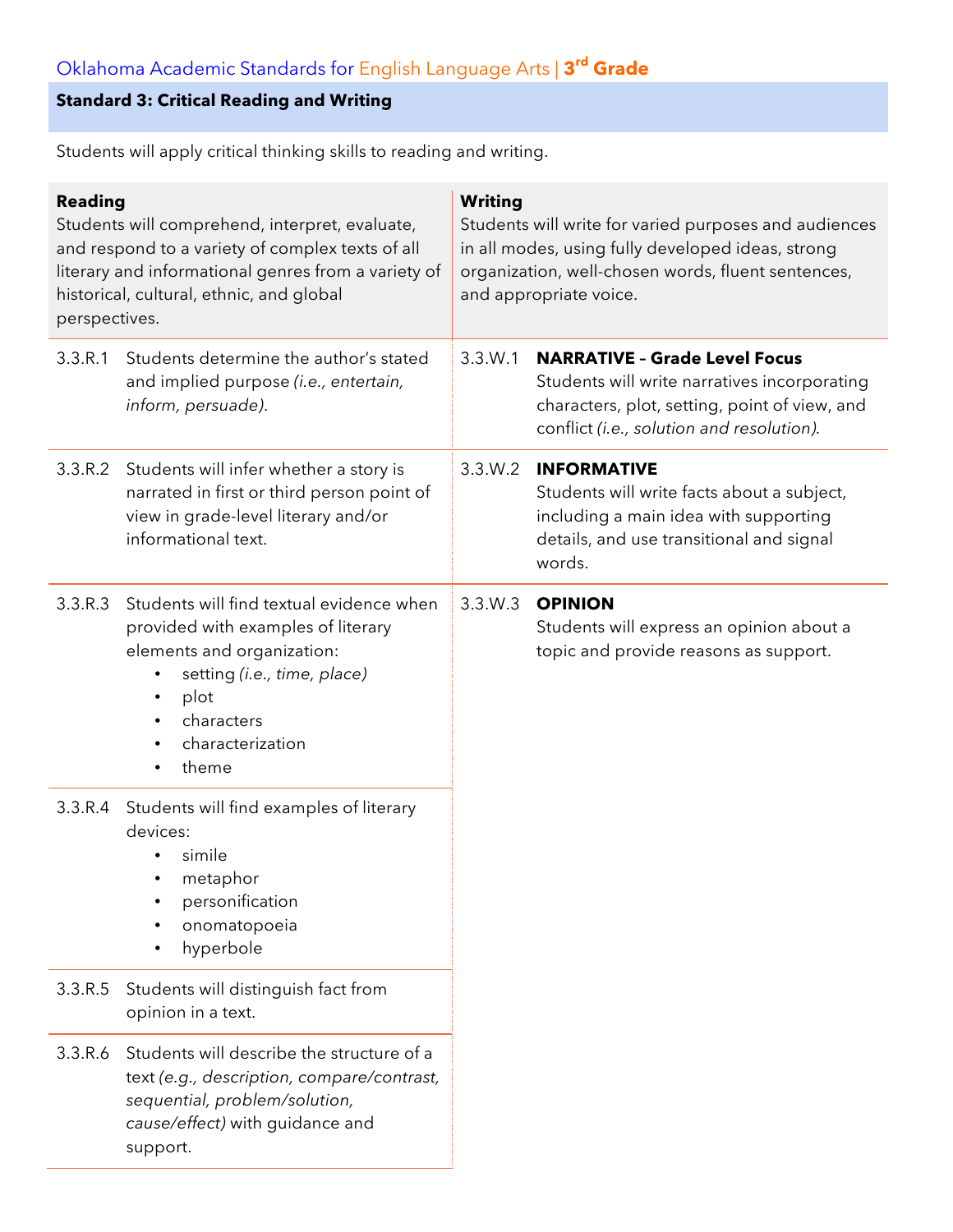3.3.R.7 Students will ask and answer inferential questions using the text to support answers with guidance and support.

## **Standard 4: Vocabulary**

Students will expand their working vocabularies to effectively communicate and understand texts.

| <b>Reading</b><br>Students will expand academic, domain-<br>appropriate, grade-level vocabularies through<br>reading, word study, and class discussion. |                                                                                                                                                                | <b>Writing</b><br>Students will apply knowledge of vocabularies to<br>communicate by using descriptive, academic, and<br>domain-appropriate abstract and concrete words in<br>their writing. |                                                                                        |
|---------------------------------------------------------------------------------------------------------------------------------------------------------|----------------------------------------------------------------------------------------------------------------------------------------------------------------|----------------------------------------------------------------------------------------------------------------------------------------------------------------------------------------------|----------------------------------------------------------------------------------------|
| 3.4.R.1                                                                                                                                                 | Students will increase knowledge of<br>academic, domain-appropriate, grade-<br>level vocabulary to infer meaning of<br>grade-level text.                       | 3.4.W.1                                                                                                                                                                                      | Students will use domain-appropriate<br>vocabulary to communicate ideas in<br>writing. |
| 3.4.R.2                                                                                                                                                 | Students will use word parts (e.g., affixes,<br>roots, stems) to define and determine the<br>meaning of new words.                                             | 3.4.W.2                                                                                                                                                                                      | Students will select appropriate language<br>according to purpose in writing.          |
| 3.4.R.3                                                                                                                                                 | Students will use context clues to<br>determine the meaning of words or<br>distinguish among multiple-meaning<br>words.                                        |                                                                                                                                                                                              |                                                                                        |
| 3.4.R.4                                                                                                                                                 | Students will infer relationships among<br>words, including synonyms, antonyms,<br>homographs, and homonyms.                                                   |                                                                                                                                                                                              |                                                                                        |
| 3.4.R.5                                                                                                                                                 | Students will use a dictionary or glossary<br>(print and/or electronic) to determine or<br>clarify the meanings, syllabication, and<br>pronunciation of words. |                                                                                                                                                                                              |                                                                                        |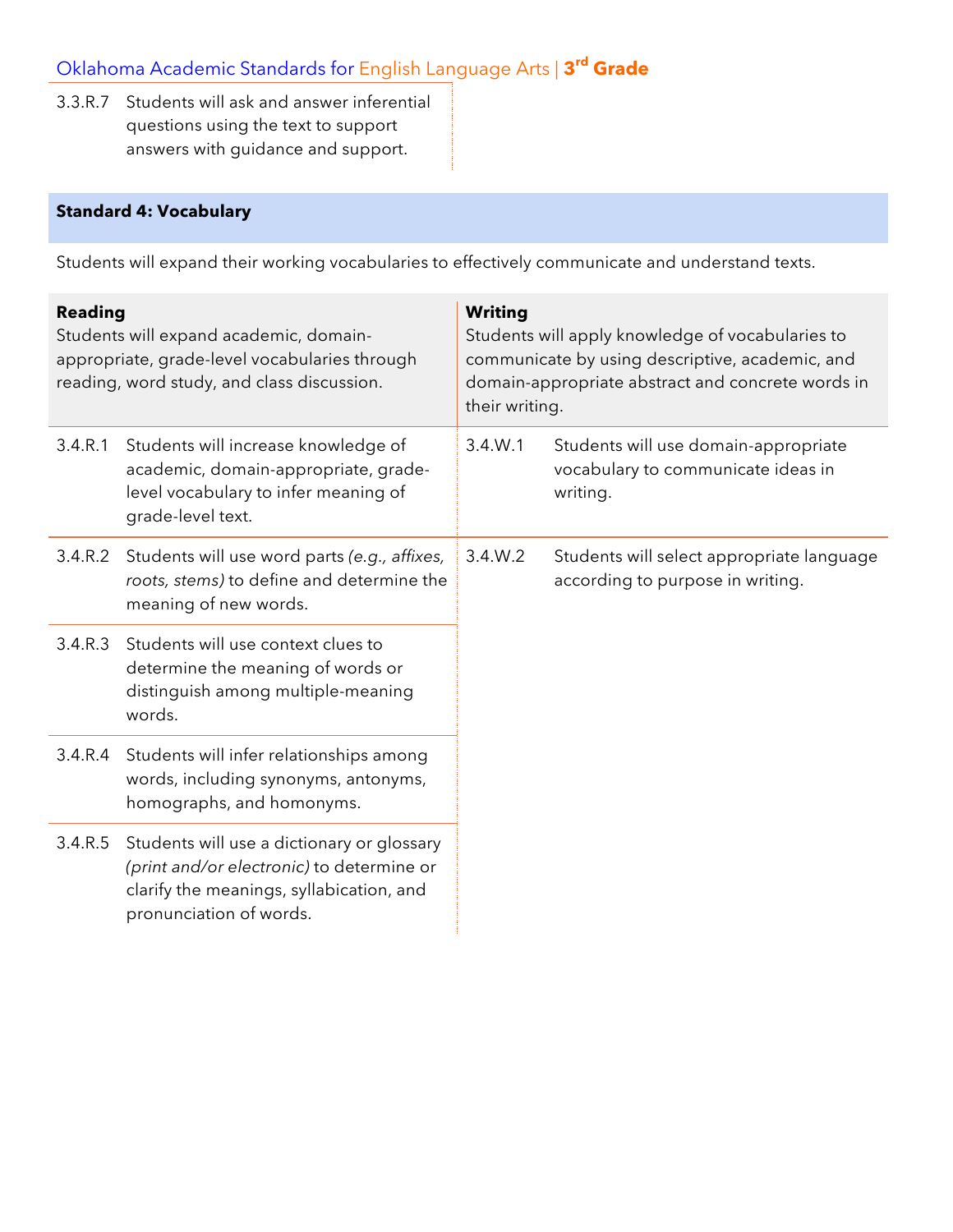## **Standard 5: Language**

Students will apply knowledge of grammar and rhetorical style to reading and writing.

| <b>Reading</b><br>Students will apply knowledge of<br>grammar and rhetorical style to analyze<br>and evaluate a variety of texts. |                                                                                                                                         | <b>Writing</b><br>Students will demonstrate command of Standard English<br>grammar, mechanics, and usage through writing and other<br>modes of communication. |                                                                                                                                                                                      |  |
|-----------------------------------------------------------------------------------------------------------------------------------|-----------------------------------------------------------------------------------------------------------------------------------------|---------------------------------------------------------------------------------------------------------------------------------------------------------------|--------------------------------------------------------------------------------------------------------------------------------------------------------------------------------------|--|
| 3.5.R.1                                                                                                                           | Students will recognize<br>pronouns and possessive nouns.                                                                               | 3.5.W.1                                                                                                                                                       | Students will capitalize and appropriately<br>punctuate:<br>titles of respect<br>$\bullet$<br>appropriate words in titles<br>$\bullet$<br>geographical names<br>$\bullet$            |  |
| 3.5.R.2                                                                                                                           | Students will recognize irregular<br>and past participle verbs and<br>verb tense to identify settings,<br>times, and sequences in text. | 3.5.W.2                                                                                                                                                       | Students will use complex contractions (e.g.,<br>should've, won't).                                                                                                                  |  |
| 3.5.R.3                                                                                                                           | Students will recognize<br>adjectives, articles as adjectives,<br>and adverbs.                                                          | 3.5.W.3                                                                                                                                                       | Students will compose and expand grammatically<br>correct sentences and questions with appropriate<br>commas, apostrophes, quotation marks, and end<br>marks as needed for dialogue. |  |
| 3.5.R.4                                                                                                                           | Students will recognize<br>prepositions and conjunctions.                                                                               | 3.5.W.4                                                                                                                                                       | Students will compose simple, compound and<br>complex declarative, interrogative, imperative, and<br>exclamatory sentences.                                                          |  |
| 3.5.R.5                                                                                                                           | Students will recognize the<br>subject and verb agreement.                                                                              |                                                                                                                                                               |                                                                                                                                                                                      |  |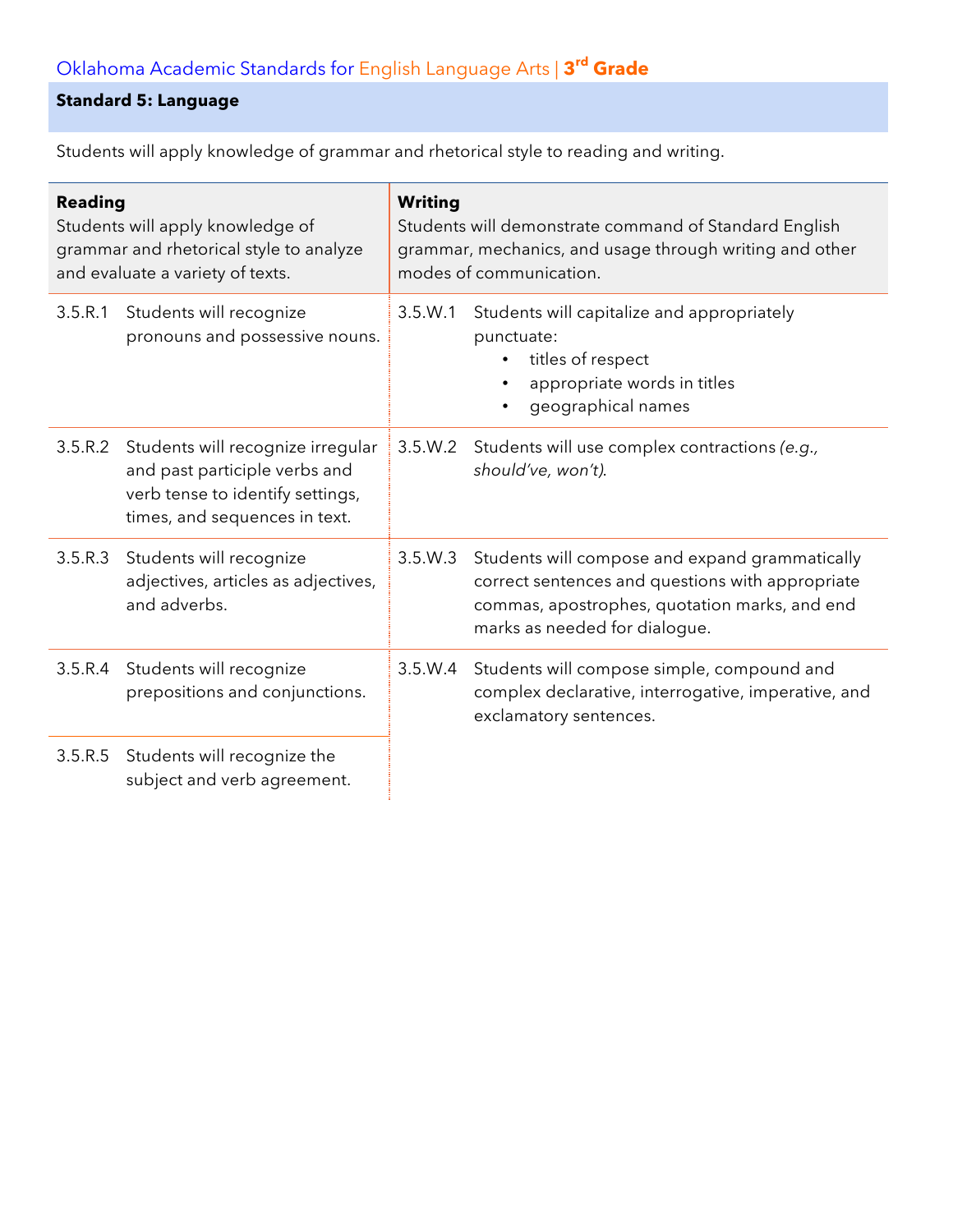# **Standard 6: Research**

Students will engage in inquiry to acquire, refine, and share knowledge.

| <b>Reading</b><br>Students will comprehend, evaluate, and<br>synthesize resources to acquire and refine<br>knowledge. |                                                                                                                                                                                                   | Writing<br>Students will summarize and paraphrase, integrate<br>evidence, and cite sources to create reports, projects,<br>papers, texts, and presentations for multiple purposes. |                                                                                                                             |  |
|-----------------------------------------------------------------------------------------------------------------------|---------------------------------------------------------------------------------------------------------------------------------------------------------------------------------------------------|------------------------------------------------------------------------------------------------------------------------------------------------------------------------------------|-----------------------------------------------------------------------------------------------------------------------------|--|
| 3.6.R.1                                                                                                               | Students will use their own questions<br>to find information on their topic.                                                                                                                      | 3.6. W.1                                                                                                                                                                           | Students will generate a list of topics of interest<br>and individual questions about one specific<br>topic of interest.    |  |
| 3.6.R.2                                                                                                               | Students will use graphic features<br>including photos, illustrations,<br>captions, titles, labels, headings,<br>subheadings, italics, sidebars, charts,<br>graphs, and legends to define a text. | 3.6.W.2                                                                                                                                                                            | Students will organize information found<br>during group or individual research, using<br>graphic organizers or other aids. |  |
| 3.6.R.3                                                                                                               | Students will locate information in<br>visual and text reference sources,<br>electronic resources, and/or<br>interviews.                                                                          | 3.6.W.3                                                                                                                                                                            | Students will summarize and present<br>information in a report.                                                             |  |
| 3.6.R.4                                                                                                               | Students will determine the<br>relevance and reliability of the<br>information for their specific topic of<br>interest with guidance and support.                                                 |                                                                                                                                                                                    |                                                                                                                             |  |